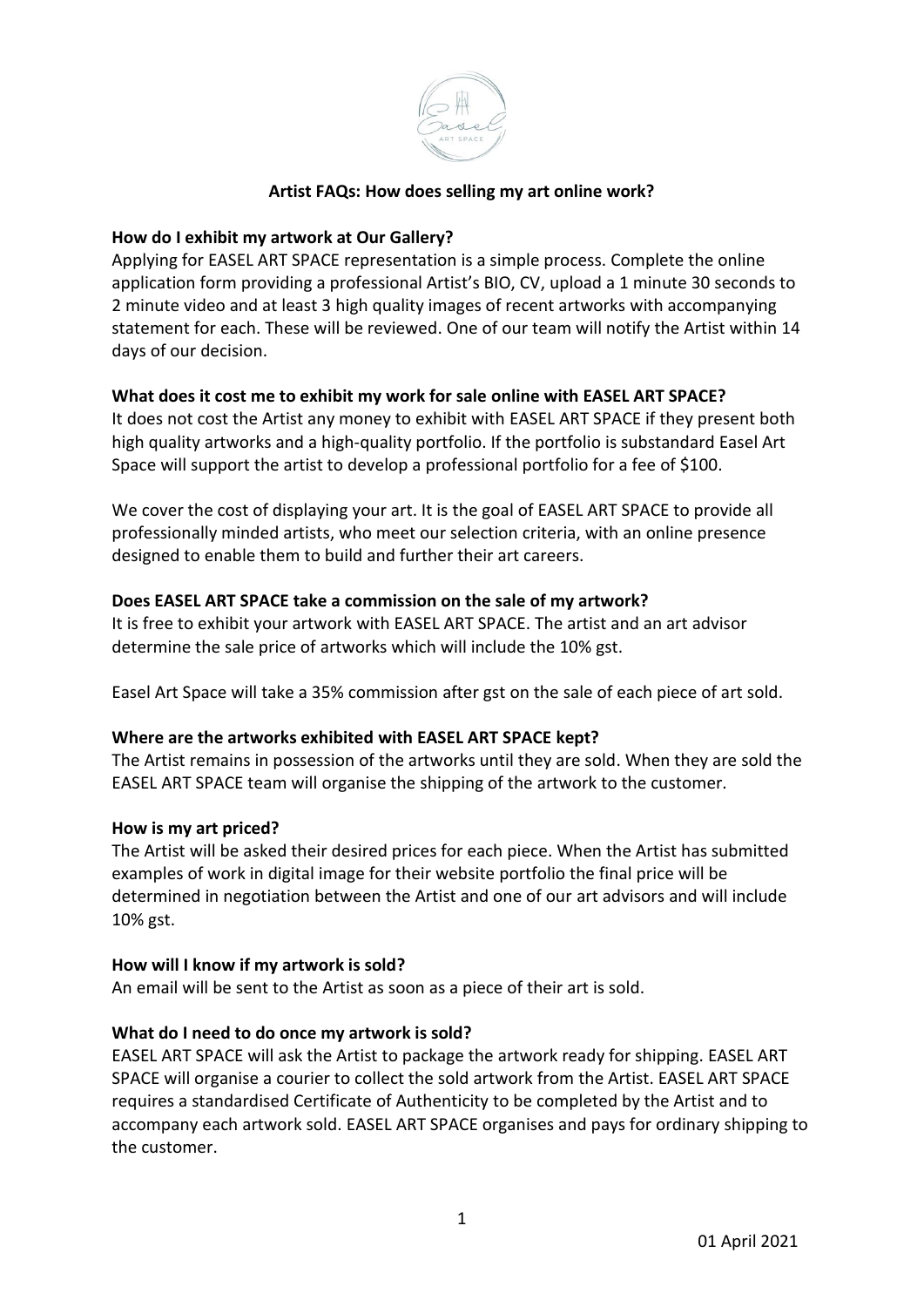### **What happens if my artwork is damaged in transit?**

It is the responsibility of the Artist to insure the artwork work and package it well enough to avoid damage whilst in transit.

EASEL ART SPACE will advise on quality of packaging in a set of guidelines provided as part of the Artist's Information Package.

EASEL ART SPACE will not compensate the Artist for artwork that arrives at its final destination damaged. The customer will receive a full refund and the artwork will be returned to the Artist.

## **What is the payment process when my artwork is sold?**

EASEL ART SPACE offers a fourteen-day money back guarantee. Therefore, we wait 14 days after the customer receives the artwork to send the Artist payment.

We will make a bank transfer to your identified account for the sale of your artwork.

## **What type of artwork do you exhibit?**

EASEL ART SPACE accepts applications to exhibit artworks across all styles and mediums

#### **How do I submit my art once my application has been accepted by Our Gallery?**

You can submit art as often as you like - simply contact Easel Art Space on [admin@easel.art.space.com](mailto:admin@easel.art.space.com) . Upload quality images that are in focus, true to the colour of the art, and at least 1600 by 1200 pixels wide along with a statement about each piece uploaded.

Our team will review each artwork submission for image and content quality. EASEL ART SPACE reserves the right not to exhibit work that is not of the highest quality and professionally finished.

# **Should my artwork be signed?**

Collectors prefer signed artwork. All artwork should be signed as a matter of professional expectation. It is important to identify the artist creator. EASEL ART SPACE require Artists to sign their works and complete a standardised Certificate of Authenticity for each artwork sold.

#### **When my artwork is sold who owns the copyright to it?**

The Artist maintains the rights of their artwork after it is sold.

# **Is it possible to sell prints of my photographs more than once?**

Yes. Each photograph should be numbered and signed in a position that will be easily seen once the piece is matted and framed.

# **If I exhibit my work with EASEL ART SPACE may I also have other gallery representation?**

We encourage artwork exclusivity but only for those works displayed on the EASEL ART SPACE website.